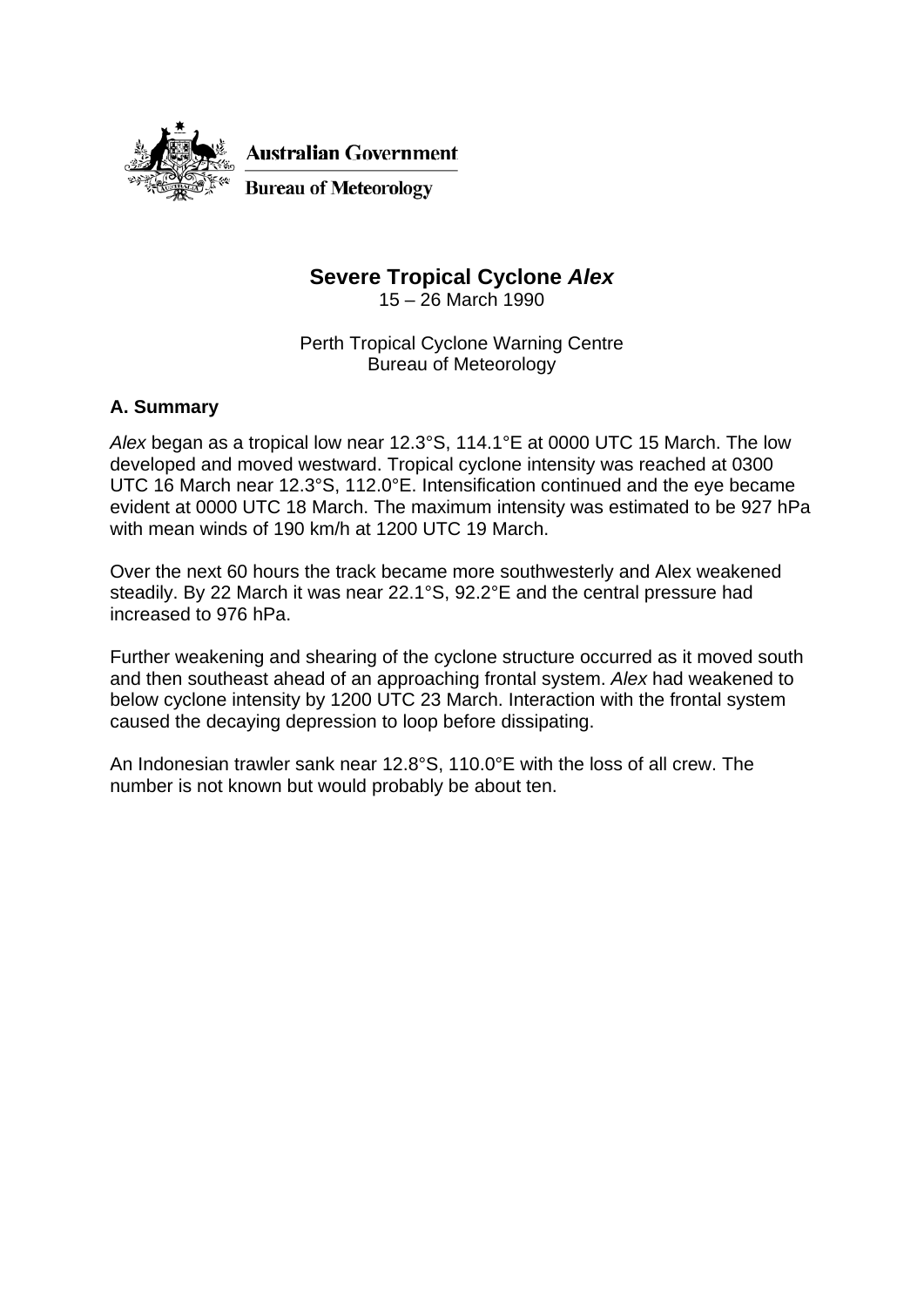## Table 1. Best track summary for

Note: Add 8 hours to convert to WST. Refer to best track database for complete track details.

|      |       |     | Hour  | Position<br>Latitude | Position<br>Longitude | Max<br>wind<br>10min | Central<br>Pressure | Rad. of<br>Gales |
|------|-------|-----|-------|----------------------|-----------------------|----------------------|---------------------|------------------|
| Year | Month | Day | (UTC) | $\mathbb S$          | E                     | knots                | hPa                 | nm               |
| 1990 | 03    | 16  | 0000  | 12.3                 | 112.4                 | 35                   | 998                 |                  |
| 1990 | 03    | 16  | 0600  | 12.4                 | 111.8                 | 45                   | 991                 |                  |
| 1990 | 03    | 16  | 1200  | 12.4                 | 111.2                 | 50                   | 988                 |                  |
| 1990 | 03    | 16  | 1800  | 12.6                 | 110.6                 | 50                   | 986                 |                  |
| 1990 | 03    | 17  | 0000  | 12.8                 | 110.0                 | 55                   | 984                 |                  |
| 1990 | 03    | 17  | 0600  | 13.0                 | 109.6                 | 60                   | 980                 |                  |
| 1990 | 03    | 17  | 1200  | 13.4                 | 109.0                 | 70                   | 972                 |                  |
| 1990 | 03    | 17  | 1800  | 13.5                 | 108.6                 | 80                   | 962                 |                  |
| 1990 | 03    | 18  | 0000  | 13.6                 | 108.2                 | 95                   | 952                 |                  |
| 1990 | 03    | 18  | 0600  | 14.2                 | 107.5                 | 95                   | 947                 |                  |
| 1990 | 03    | 18  | 1200  | 14.9                 | 106.4                 | 105                  | 941                 |                  |
| 1990 | 03    | 18  | 1800  | 15.0                 | 105.8                 | 105                  | 938                 |                  |
| 1990 | 03    | 19  | 0000  | 15.0                 | 105.0                 | 110                  | 934                 |                  |
| 1990 | 03    | 19  | 0600  | 15.6                 | 103.9                 | 110                  | 930                 | 280              |
| 1990 | 03    | 19  | 1200  | 16.2                 | 102.7                 | 115                  | 927                 |                  |
| 1990 | 03    | 19  | 1800  | 16.5                 | 101.5                 | 115                  | 927                 |                  |
| 1990 | 03    | 20  | 0000  | 16.7                 | 100.6                 | 115                  | 927                 |                  |
| 1990 | 03    | 20  | 0600  | 17.4                 | 99.2                  | 105                  | 941                 |                  |
| 1990 | 03    | 20  | 1200  | 18.4                 | 97.6                  | 100                  | 945                 |                  |
| 1990 | 03    | 20  | 1800  | 19.0                 | 96.6                  | 95                   | 950                 |                  |
| 1990 | 03    | 21  | 0000  | 19.6                 | 95.6                  | 90                   | 954                 |                  |
| 1990 | 03    | 21  | 0600  | 20.4                 | 94.3                  | 85                   | 960                 |                  |
| 1990 | 03    | 21  | 1200  | 21.2                 | 93.0                  | 80                   | 966                 | 160              |
| 1990 | 03    | 21  | 1800  | 21.6                 | 92.6                  | 70                   | 972                 |                  |
| 1990 | 03    | 22  | 0000  | 22.0                 | 92.1                  | 65                   | 976                 |                  |
| 1990 | 03    | 22  | 0600  | 22.6                 | 91.5                  | 60                   | 980                 |                  |
| 1990 | 03    | 22  | 1200  | 24.0                 | 91.0                  | 55                   | 984                 |                  |
| 1990 | 03    | 22  | 1800  | 25.0                 | 91.2                  | 50                   | 987                 |                  |
| 1990 | 03    | 23  | 0000  | 25.8                 | 91.6                  | 45                   | 991                 |                  |
| 1990 | 03    | 23  | 0600  | 26.5                 | 92.3                  | 40                   | 994                 |                  |
| 1990 | 03    | 23  | 1200  | 27.4                 | 92.9                  | 35                   | 997                 |                  |
| 1990 | 03    | 23  | 1800  | 27.1                 | 94.3                  | 35                   | 999                 |                  |
| 1990 | 03    | 24  | 0000  | 26.6                 | 96.1                  | 30                   | 1000                |                  |
| 1990 | 03    | 24  | 0600  | 26.3                 | 97.6                  | 30                   | 1001                |                  |
| 1990 | 03    | 24  | 1200  | 25.5                 | 98.5                  | 25                   | 1003                |                  |
| 1990 | 03    | 24  | 1800  | 24.9                 | 99.2                  | 25                   | 1004                |                  |
| 1990 | 03    | 25  | 0000  | 22.0                 | 99.5                  | 25                   | 1004                |                  |
| 1990 | 03    | 25  | 0600  | 20.2                 | 99.0                  | 25                   | 1005                |                  |
| 1990 | 03    | 25  | 1200  | 19.4                 | 98.0                  | 0                    | 1006                |                  |
| 1990 | 03    | 25  | 1800  | 18.8                 | 96.6                  | 0                    | 1007                |                  |
| 1990 | 03    | 26  | 0000  | 18.2                 | 94.9                  | 0                    | 1008                |                  |